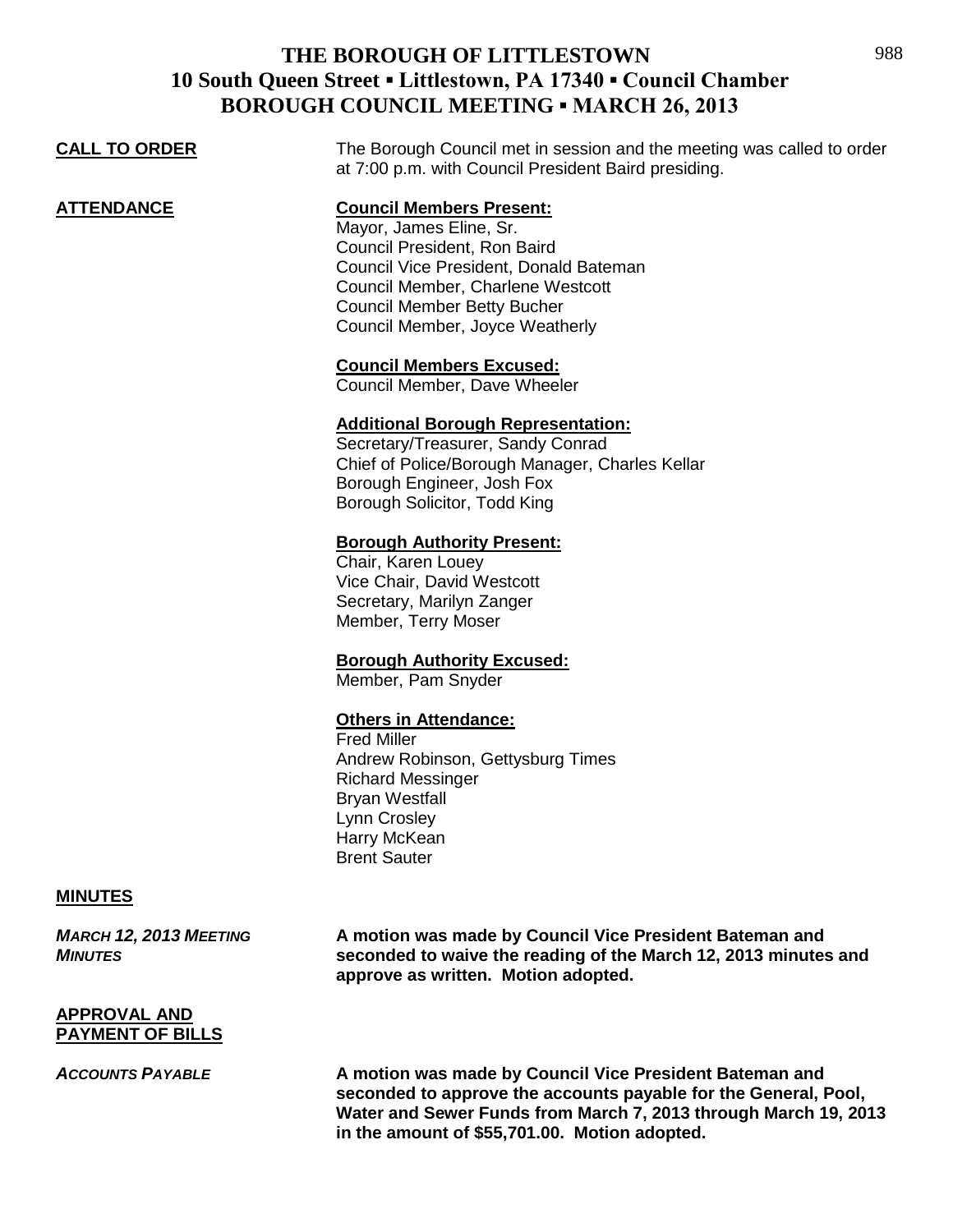| <b>PAYROLL</b>                                                              | A motion was made by Council Vice President Bateman and<br>seconded to approve the payroll from March 7, 2013 through March<br>19, 2013 in the amount of \$37,553.59. Motion adopted.                                                           |
|-----------------------------------------------------------------------------|-------------------------------------------------------------------------------------------------------------------------------------------------------------------------------------------------------------------------------------------------|
| <b>REVENUE AND EXPENDITURE</b>                                              | A motion was made by Council Vice President Bateman and<br>seconded to approve the revenue/expense control report for the<br>month of February. Motion adopted.                                                                                 |
| <b>NEW BUSINESS</b>                                                         |                                                                                                                                                                                                                                                 |
| <b>CONCESSION STAND RAISES</b>                                              | A motion was made by Council Vice President Bateman and<br>seconded to approve a 2% increase for the Concession Stand<br>employee's. Motion adopted.                                                                                            |
| <b>SUMMER REC RAISES</b>                                                    | A motion was made by Council Vice President Bateman and<br>seconded to approve a 2% increase for the Summer Rec employee's.<br>Council President Baird stated that this was a non-agenda item and asked<br>for public comments. Motion adopted. |
| <b>HAMMERGUARD-POOL</b><br><b>MANAGEMENT SERVICES</b><br><b>AGREEMENT</b>   | A motion was made by Council Member Westcott and seconded<br>to approve the Pool Management Services Agreement between the<br>Borough of Littlestown and HammerGuard Aquatics. Motion adopted                                                   |
| <b>UNFINISHED BUSINESS</b>                                                  |                                                                                                                                                                                                                                                 |
| <b>ADVERTISE FOR A PUBLIC HEARING</b><br><b>FOR THE CCRC TEXT AMENDMENT</b> | A motion was made by Council Vice President Bateman and<br>seconded to direct the Borough Solicitor to advertise a Public<br>Hearing for the CCRC Text Amendment. Motion adopted.                                                               |
| <b>COG-SOLID WASTE HAULING</b><br><b>BIDDING PARTICIPATION</b>              | A motion was made by Council Vice President Bateman and<br>seconded to deny the participation in the Solid Waste hauling<br>Bidding Process through the Council of Governments. Motion<br>adopted.                                              |
| <b>BOROUGH AUTHORITY</b>                                                    | The meeting of the Littlestown Borough Authority was called to order at<br>7:15pm by Chair, Karen Louey.                                                                                                                                        |
| <b>TAH CONSTRUCTION - PAYMENT 2</b><br><b>CONTRACT 12-1</b>                 | A motion was made by Borough Authority Vice-Chair Westcott and<br>seconded to approve payment to TAH Construction, Inc. for<br>Application of Payment No. 2 in the amount of \$131,211.00. Motion<br>adopted.                                   |
| <b>SWAM ELECTRIC - PAYMENT 1</b><br><b>CONTRACT 12-2</b>                    | A motion was made by Borough Authority Vice-Chair Westcott and<br>seconded to approve payment of SWAM Electric Co., Inc. for<br>Application of Payment No. 1 in the amount of \$25,177.50. Motion<br>adopted.                                   |
| <b>ADJOURN</b>                                                              | A motion was made by Borough Authority Member Moser and<br>seconded to adjourn the meeting of the Littlestown Borough<br>Authority. Motion adopted.<br>The meeting was adjourned at 7:21pm.                                                     |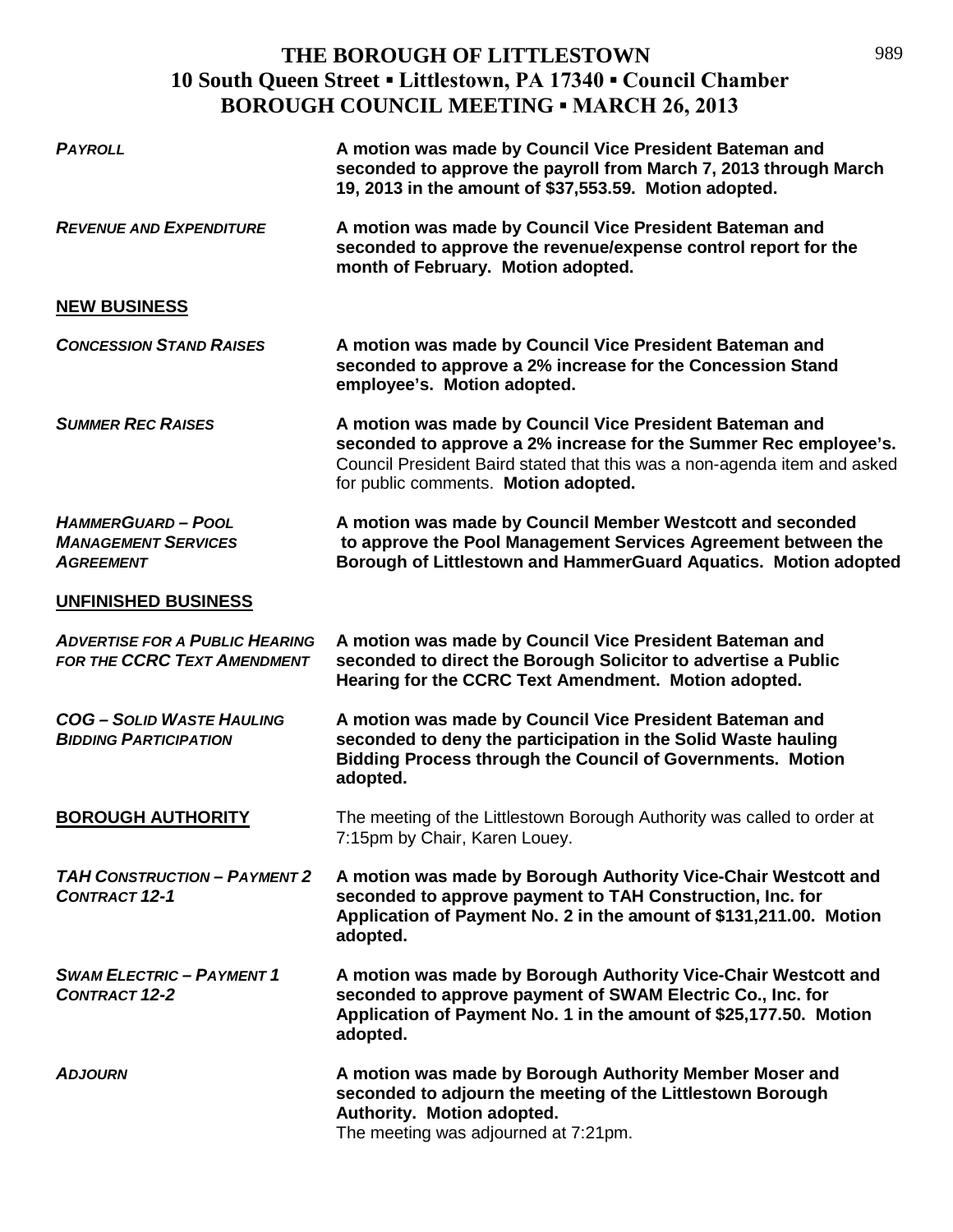| <b>RECONVENE</b>                                            | Council President Baird reconvened the meeting of the Littlestown<br>Borough Council at 7:21pm.                                                                                                                                                                                                        |
|-------------------------------------------------------------|--------------------------------------------------------------------------------------------------------------------------------------------------------------------------------------------------------------------------------------------------------------------------------------------------------|
| <b>NEW BUSINESS</b> (Cont'd)                                |                                                                                                                                                                                                                                                                                                        |
| <b>TAH CONSTRUCTION - PAYMENT 2</b><br><b>CONTRACT 12-1</b> | A motion was made by Council Vice President Bateman and<br>seconded to approve payment to TAH Construction, Inc. for<br>Application for Payment No. 2 in the amount of \$131,211.00. Motion<br>adopted.                                                                                                |
| <b>SWAM ELECTRIC - PAYMENT 1</b><br><b>CONTRACT 12-2</b>    | A motion was made by Council Vice President Bateman and<br>seconded to approve payment of SWAM Electric Co., Inc. for<br>Application for Payment No. 1 in the amount of \$25,177.50. Motion<br>adopted.                                                                                                |
| <b>REPORTS</b>                                              |                                                                                                                                                                                                                                                                                                        |
| <b>Mayor</b>                                                | The Mayor reported that he has received and turned over \$1,070.00 in<br>fines to the Borough Clerk.                                                                                                                                                                                                   |
| <b>Chief of Police</b>                                      | Chief Kellar reported the following items:<br>There were some issues with the engine in the dodge police car.<br>$\bullet$<br>The vehicle has been repaired and was covered under the<br>warranty;<br>Still working on obtaining quotes for the 2 new police cars that will<br>$\bullet$<br>be leased; |
| <b>Borough Manager</b>                                      | Borough Manager Kellar updated Council on the following items:<br>The public works crew was commended for repairing the water<br>$\bullet$<br>main break on West King Street. Manager Kellar especially<br>commended George Weishaar and Lynn Crosley for their hard<br>work in that process;          |
|                                                             | The shingles for the pavilion roof have been generously donated.<br>$\bullet$<br>Quotes have been received for the labor to repair the roof but the<br>Rotary Club will be contacted first to see if they would be willing to<br>help in the repairs;                                                  |
|                                                             | Pennvest is officially closed. The short term loan will remain open<br>$\bullet$<br>as a precaution until we see how long the process is for drawn<br>downs from Pennvest:                                                                                                                             |
|                                                             | Before the roof is repaired at the Borough Office there is an outside<br>$\bullet$<br>concrete wall that needs to be repaired. This wall will need to be<br>re-grouted. This will need to be done first since it is part of the<br>problem;                                                            |
|                                                             | The Rotary Club has donated 3 picnic tables and one portable<br>bench for the Pool;                                                                                                                                                                                                                    |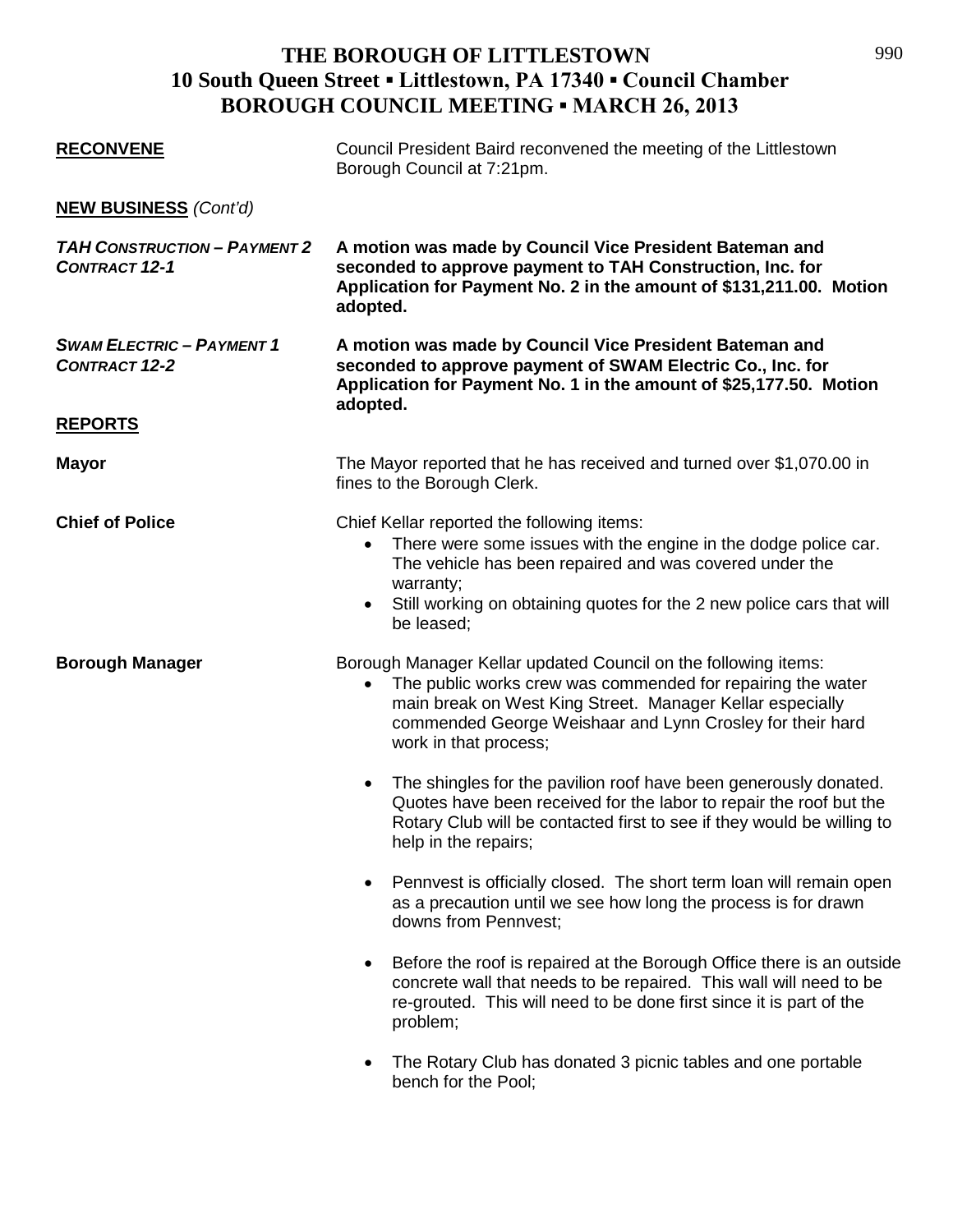• The Town Criers should be completed and received shortly. Criers will be taken to the schools to be passed out to the kids to take home.

**Borough Engineer Waste Water Treatment Plant Upgrade:** Work continues on-site with forming, reinforcing, and pouring of the concrete base slab the Aerobic Digester, excavation for the Anaerobic Tank, and installation of temporary utilities. The Electrical Contractor has begun the submittal process and is coordinating conduit penetrations and locations with the General Contractor.

#### **Lumber Street Phase II Improvements:**

HRG will be providing a copy of the Project Manual and Plan Set to Adams County Planning for their review by March 28, 2013 to ensure compliance with the CDBG funding requirements.

#### **REPORTS OF BOARDS**

#### **Recreation Board -** *MARCH 19, 2013 MINUTES*

| <b>YMCA SUMMER CAMP</b>                          | A motion was made by Council Vice President Bateman and<br>seconded to approve the recommendation from the Recreation Board<br>to allow the YMCA Summer Camp Program to use the Pavilion<br>closest to the bathrooms from June 10 <sup>th</sup> to August 21 <sup>st</sup> contingent<br>upon liability insurance being submitted to the Borough Office.<br>Motion adopted. |
|--------------------------------------------------|-----------------------------------------------------------------------------------------------------------------------------------------------------------------------------------------------------------------------------------------------------------------------------------------------------------------------------------------------------------------------------|
| <b>BASEBALL FOR YOUTH</b>                        | A motion was made by Council Member Westcott and seconded to<br>approve the recommendation from the Recreation Board to allow the<br>Baseball for Youth to utilize Fields 1, 4, 5 and 6 - Monday thru<br>Saturday from 5pm to 9pm during the period of March 15 <sup>th</sup> to August<br>11 <sup>th</sup> . Motion adopted.                                               |
| <b>HIRE SUMMER REC PERSONNEL</b>                 | A motion was made by Council Member Bucher and seconded to<br>approve the recommendation from the Recreation Board to hire<br>Chase Dipietro, Janelle Kagarise, Hunter Keith, Caitlyn Price, George<br>Simmons, Kayla Smith and Katherine Thompson as Counselors for<br>the summer Rec Program. Motion adopted.                                                             |
| <b>HIRE CONCESSION STAND</b><br><b>PERSONNEL</b> | A motion was made by Council Vice President Bateman and<br>seconded to approve the recommendation from the Recreation Board<br>to hire Elin Blanchard, Veronica Howard, Grace Simmons, Megan<br>Smith and Briana Smith as Concessionaires and to hire Caren Evans<br>as an on-call Concessionaire. Motion adopted.                                                          |